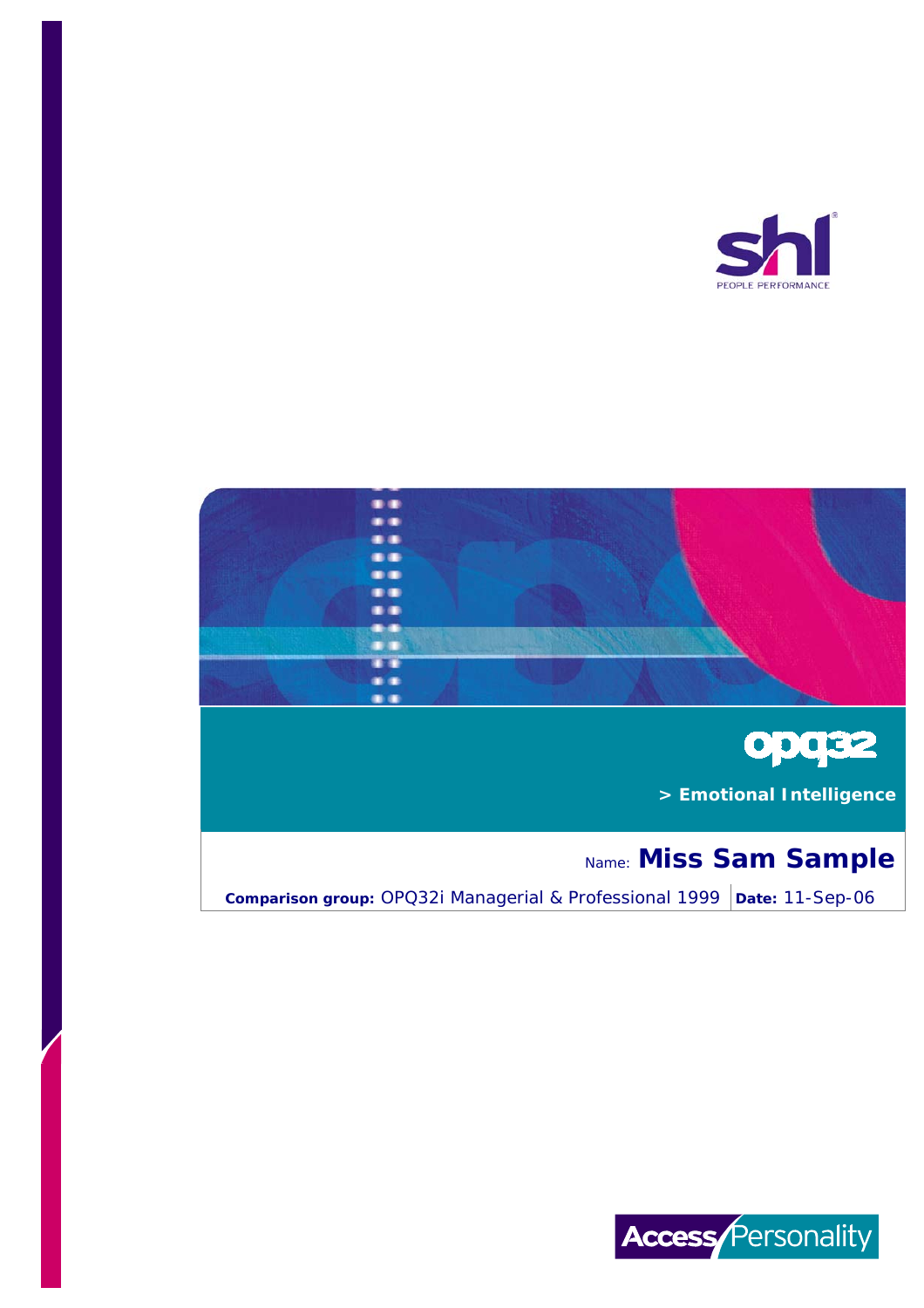# **INTRODUCTION**

This report describes competencies key to the development of Emotional Intelligence or EI which can be defined as how well we understand our own feelings and emotions as well as those of others, and how well we manage our relationships with others.

The report is based on your responses to OPQ32 that, along with all self-report questionnaires, is not infallible and the accuracy of this report will depend on the frankness with which you answered the OPQ32 questions. However, while this report is not intended to be definitive, it does provide a starting point for you to consider development needs that are key to both individual and organisational success.

The report has been structured to provide a straightforward and easy to interpret profile. It is made up of an overall summary of your EI development needs and then specific sections related to four key competencies. The EI model that has been used to construct this report is shown below:

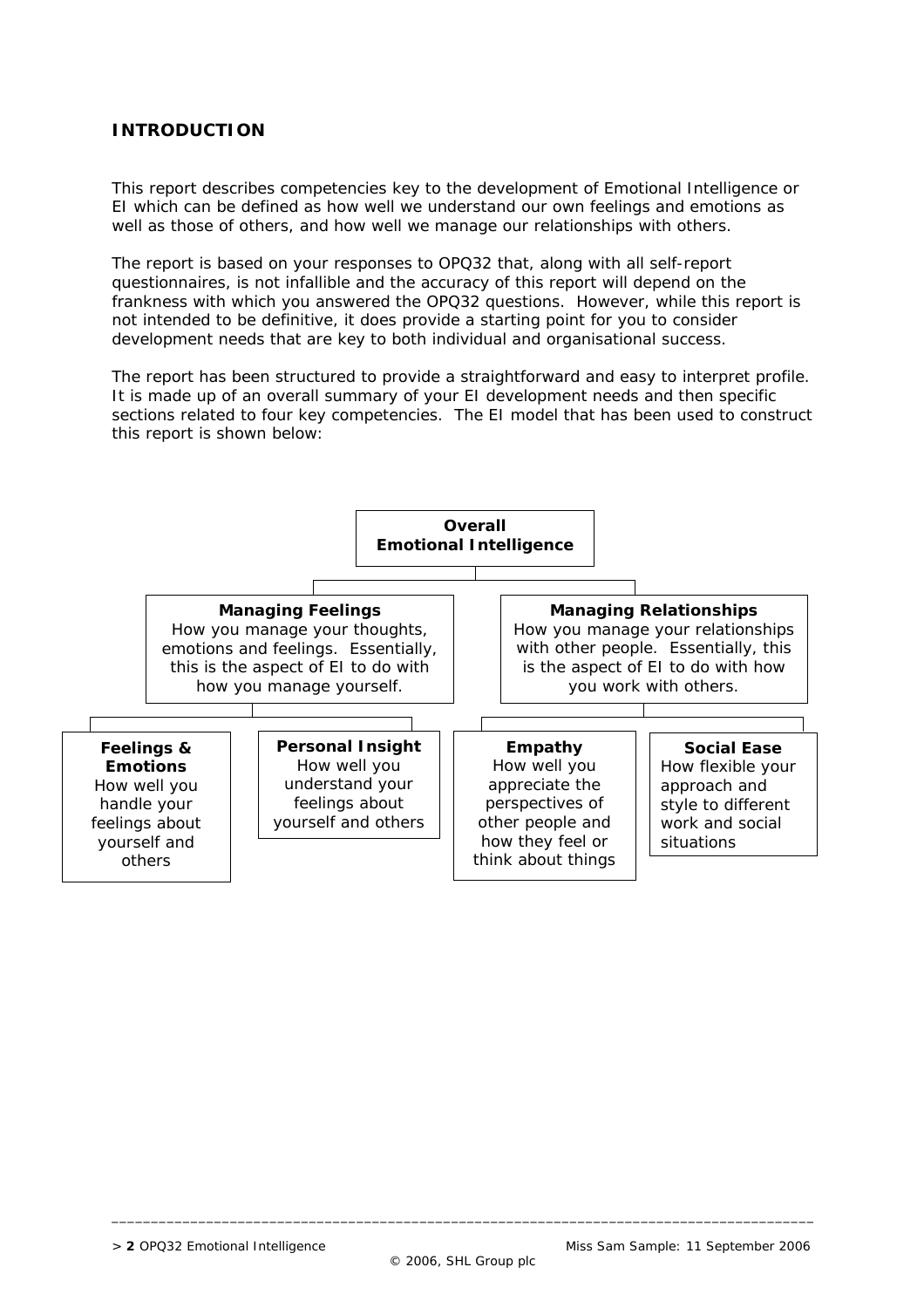# **EMOTIONAL INTELLIGENCE (EI) SUMMARY**

|              | <b>Potential</b><br><b>Development</b><br><b>Need</b> | Scope for<br><b>Development</b> | <b>Potential</b><br>Strength |
|--------------|-------------------------------------------------------|---------------------------------|------------------------------|
| Emotional    |                                                       |                                 |                              |
|              |                                                       |                                 |                              |
| Intelligence |                                                       |                                 |                              |

Your overall score places you in the mid-range on EI suggesting scope for development.

The table that follows summarises development needs for the four specific EI competencies. How you work with others does, of course, depend on how well you understand your own emotions, so it is important to refer to both sets of competencies in considering your EI development needs.

| <b>El Competency</b><br>Area | <b>Potential</b><br><b>Development</b><br><b>Need</b> | Scope for<br><b>Development</b> | <b>Potential</b><br>Strength |
|------------------------------|-------------------------------------------------------|---------------------------------|------------------------------|
| Managing                     |                                                       | Feelings & Emotions             |                              |
| <b>Feelings</b>              |                                                       | Personal Insight                |                              |
| Managing                     | Empathy                                               |                                 |                              |
| <b>Relationships</b>         |                                                       | Social Ease                     |                              |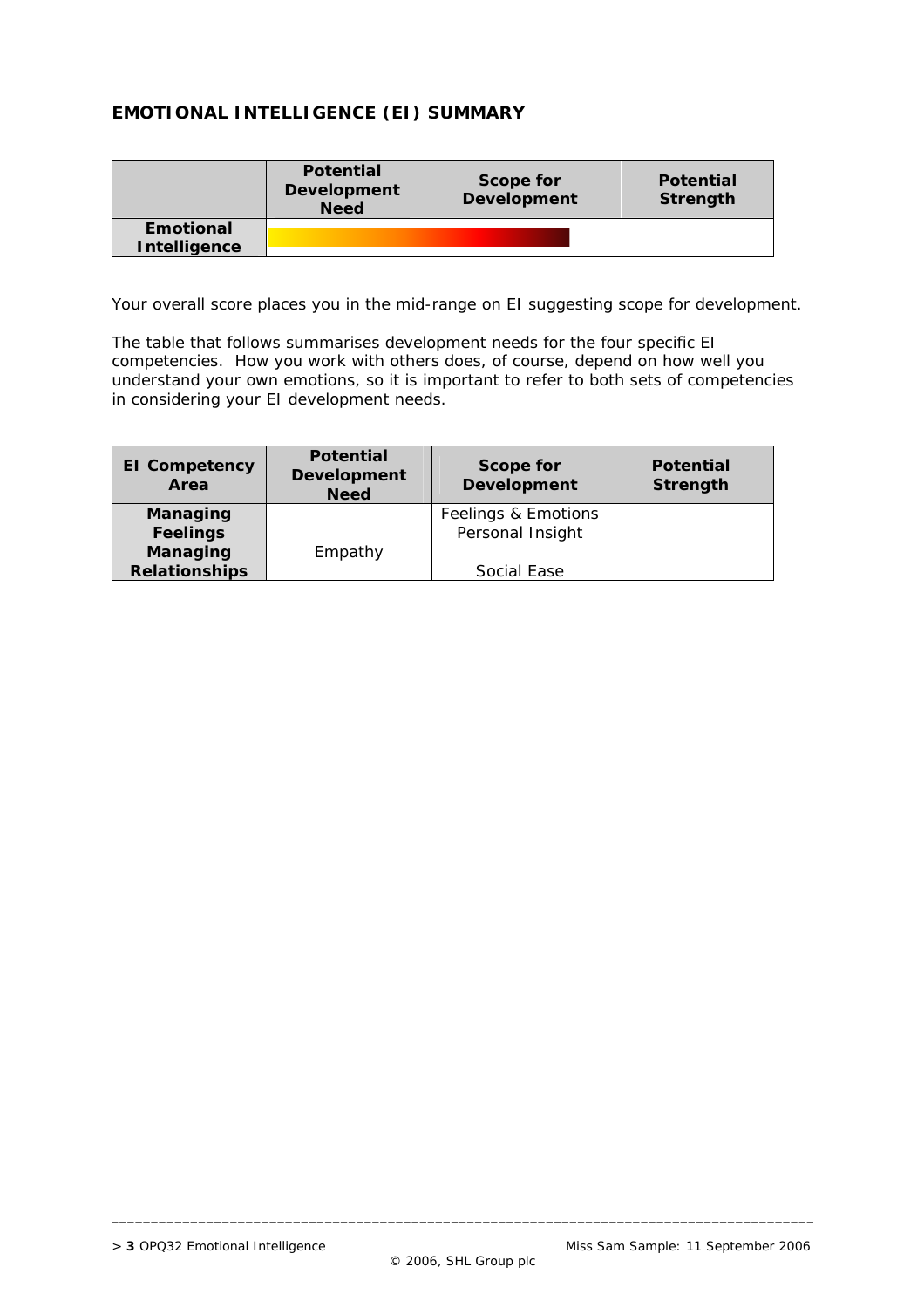#### **MANAGING FEELINGS**

| Competency            | <b>Potential</b><br><b>Development</b><br><b>Need</b> | Scope for<br><b>Development</b> | <b>Potential</b><br>Strength |
|-----------------------|-------------------------------------------------------|---------------------------------|------------------------------|
| <b>Feelings &amp;</b> |                                                       |                                 |                              |
| <b>Emotions</b>       |                                                       |                                 |                              |
| Personal              |                                                       |                                 |                              |
| <b>Insight</b>        |                                                       |                                 |                              |

### **Feelings and Emotions**

Your scores suggest that, while you have the capacity to channel your emotions positively, there are also times when you may find it difficult to do so, and times when the way in which you share your feelings with others could have a more positive impact.

- When you find things difficult to progress, when you have concerns about how a situation might turn out, or when you experience problems with other people, how do you express the emotions that you feel? Do you make the time and space to allow your emotions to settle, and to consider how and when your feelings could be shared with others to positive effect?
- How open are you with others about your feelings? If you are someone who likes to express your feelings openly, how aware are you of the impact on others of the way that you express yourself emotionally? If you are someone who is more guarded in sharing your feelings with others, have you considered ways in which sharing emotions constructively can help to strengthen relationships, and the opportunities that you may be missing to encourage others to share their thoughts and feelings with you?

#### **Personal Insight**

Although you have the capacity to effect personal change when committed to doing so, your scores also suggest that you need to think through how to maintain your commitment and deal with the frustrations that you may experience in pursuing your personal development.

- Do you find that you tend to act before fully thinking through the consequences of your actions? Have there been occasions recently when thinking before acting may have led to a more positive outcome sooner, and/or have enabled you to better manage the emotions involved in resolving issues? Think back to such occasions and consider how thinking issues through and reflecting on your own feelings in advance of acting could have helped you, and how you might apply those insights in the future.
- Are you someone who finds it difficult to stay motivated or committed to a course of action when things prove difficult or frustrating? Has your experience in setting yourself personal goals in the past led to you avoiding difficult goals? How do you adapt to change? Do you see change as motivating or de-motivating, and why? Are there others that you know who seem to achieve the goals they set themselves, are able to overcome difficulties and seem to adapt easily to change? Have you discussed these issues with them, and what insights have these discussions given you?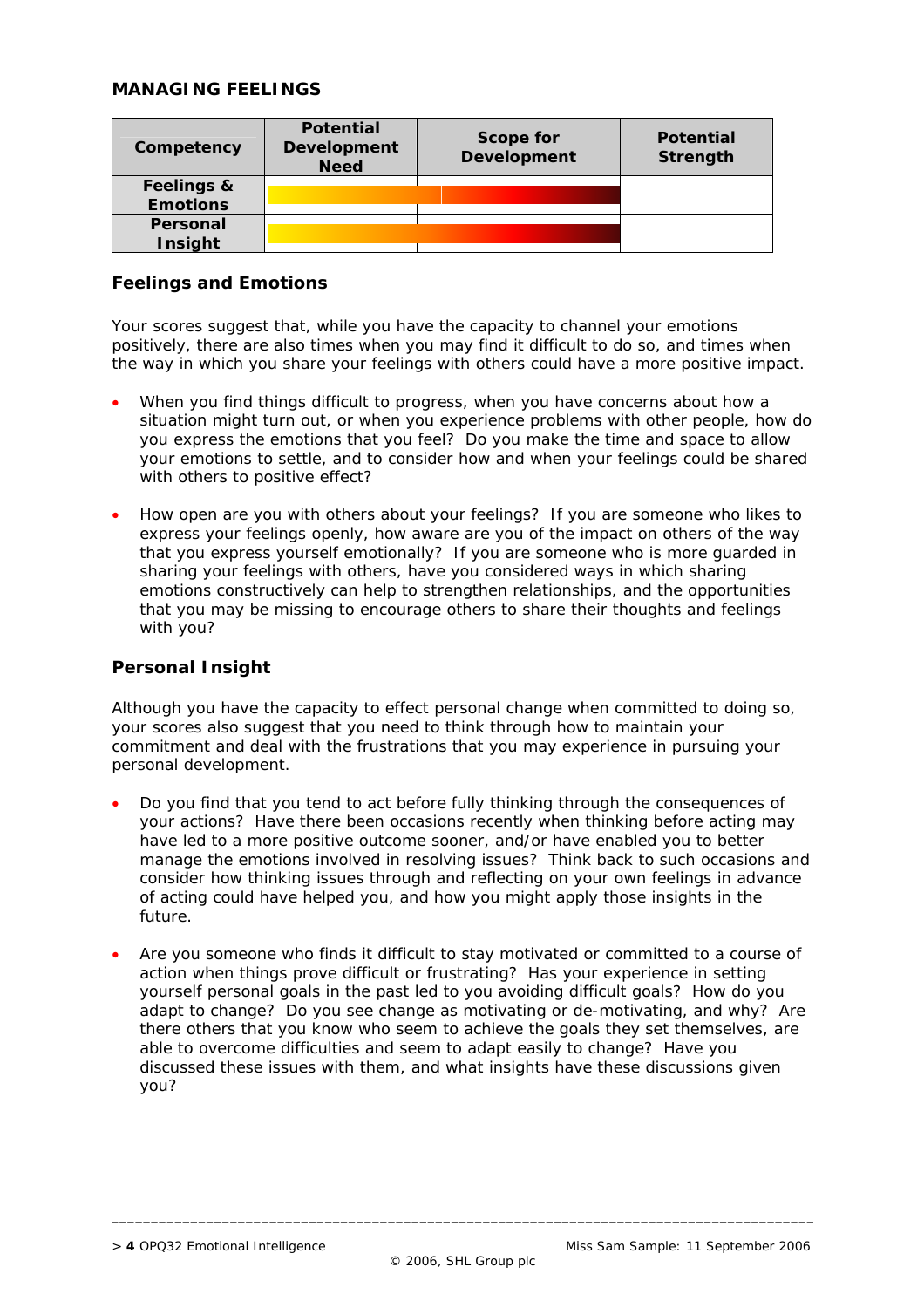| Managing Feelings - What do I already do?    |
|----------------------------------------------|
|                                              |
|                                              |
|                                              |
|                                              |
|                                              |
|                                              |
|                                              |
|                                              |
|                                              |
|                                              |
|                                              |
|                                              |
|                                              |
|                                              |
|                                              |
|                                              |
|                                              |
|                                              |
| Managing Feelings - What could I do more of? |
|                                              |
|                                              |
|                                              |
|                                              |
|                                              |
|                                              |
|                                              |
|                                              |
|                                              |
|                                              |
|                                              |
|                                              |
|                                              |
|                                              |
|                                              |
|                                              |
|                                              |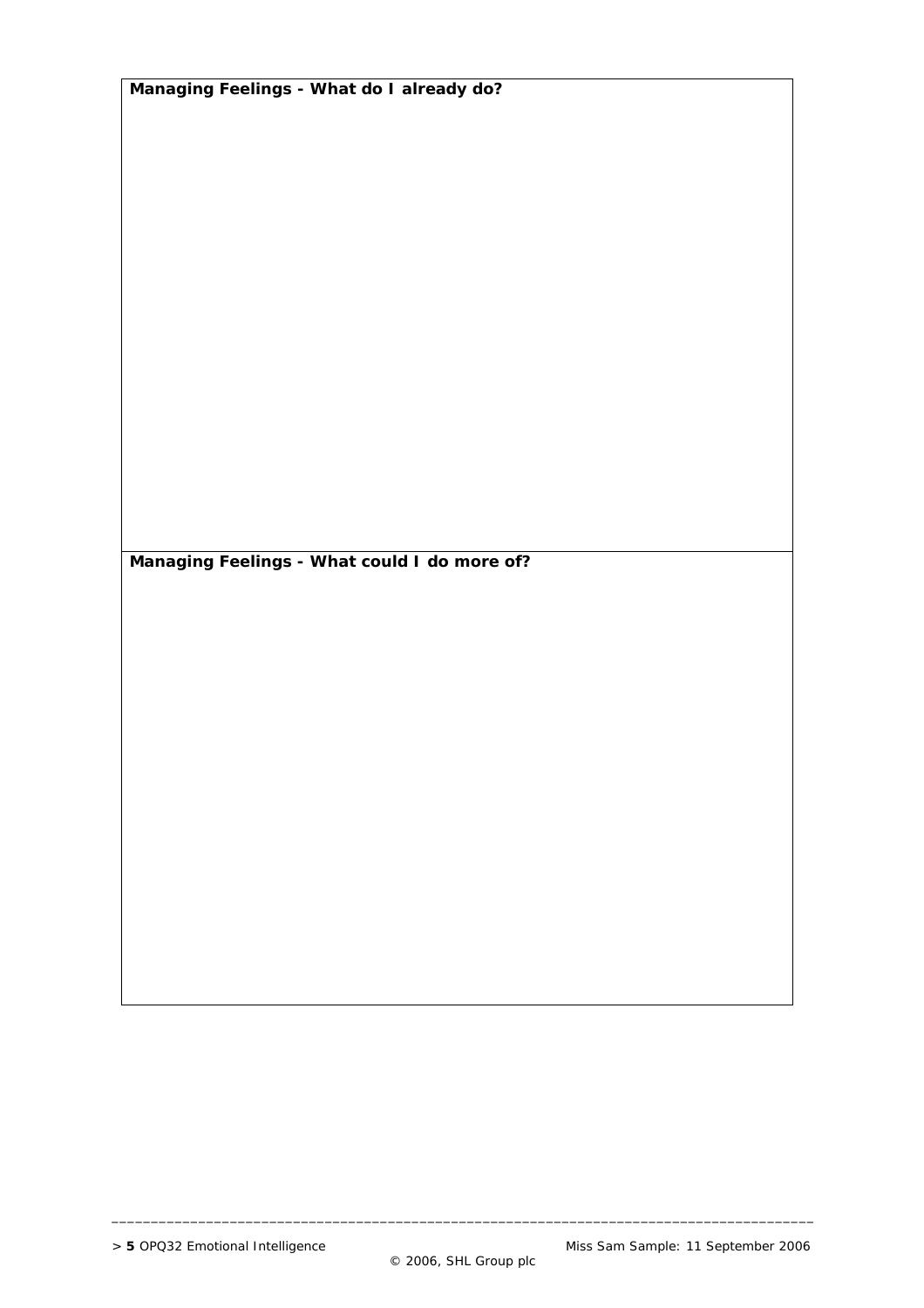#### **MANAGING RELATIONSHIPS**

| Competency         | <b>Potential</b><br>Development<br><b>Need</b> | Scope for<br><b>Development</b> | <b>Potential</b><br>Strength |
|--------------------|------------------------------------------------|---------------------------------|------------------------------|
| Empathy            |                                                |                                 |                              |
| <b>Social Ease</b> |                                                |                                 |                              |

# **Empathy**

Your scores suggest that there are times when expressing a more direct interest in the views and feelings of others would strengthen the positive impact that you have on others.

- Consider a time when encouraging others to express their thoughts, feelings or opinions, and making the time to hear them out, would have helped to resolve a situation or to enable you to get greater buy-in to your own views and suggestions. Actively listening to others and offering them opportunities to contribute to discussions is something that will encourage a positive view of you as a team member or as a group leader.
- Refer to your score under Personal Insight (PI). If this is low, then this suggests a potential blind spot in that the true impact you have on other people may be something that is hidden from your view. If others are not encouraged to share their thoughts and feelings with you, then you may miss opportunities for feedback on your strengths and important areas of self-development.

# **Social Ease**

While you are someone who is approachable and sociable with others, it may also take you some time to adjust to new people and groups.

- The extent to which you feel uncomfortable when meeting new people or becoming involved with groups of people will be indicated by your Feelings and Emotions (F&E) score (the lower this score then the greater your likely discomfort). If your F&E score is low, follow the advice given under F&E on how you to manage your concerns, to allow yourself the time to adjust to the situation and to allow more positive emotions to surface.
- Compare those situations in which you feel at ease with others and those in which you do not. Is it possible for you to allow yourself to transfer the more positive feelings and thoughts from those situations in which you are more at ease to those situations in which you feel less comfortable? In those situations in which you feel less comfortable, do you allow yourself the time to relax into the situation and adjust to the people that you are with, allowing them the time to adjust to you?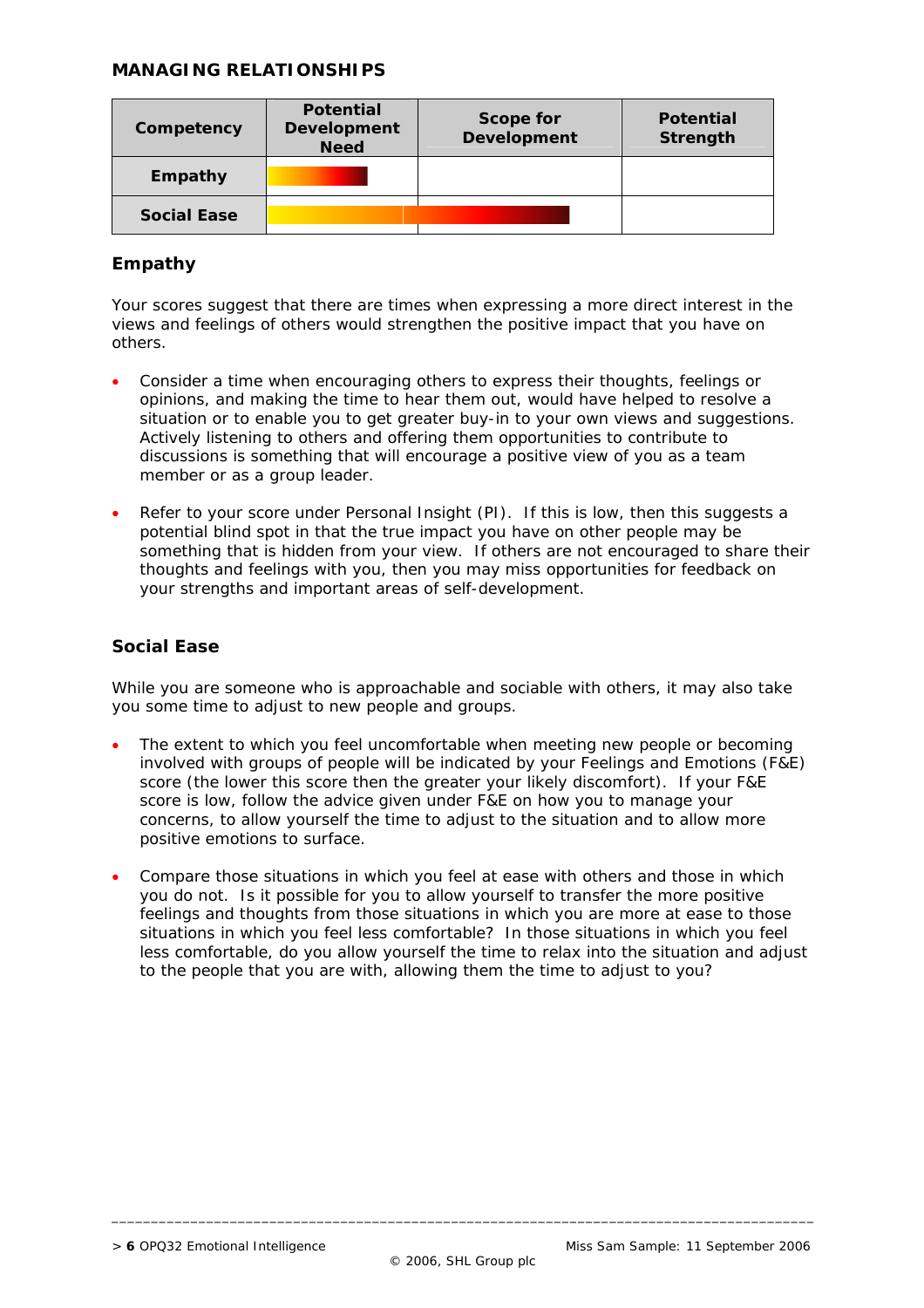| Managing Relationships - What do I already do? |                                                   |  |  |
|------------------------------------------------|---------------------------------------------------|--|--|
|                                                |                                                   |  |  |
|                                                |                                                   |  |  |
|                                                |                                                   |  |  |
|                                                |                                                   |  |  |
|                                                |                                                   |  |  |
|                                                |                                                   |  |  |
|                                                |                                                   |  |  |
|                                                |                                                   |  |  |
|                                                |                                                   |  |  |
|                                                |                                                   |  |  |
|                                                |                                                   |  |  |
|                                                |                                                   |  |  |
|                                                | Managing Relationships - What could I do more of? |  |  |
|                                                |                                                   |  |  |
|                                                |                                                   |  |  |
|                                                |                                                   |  |  |
|                                                |                                                   |  |  |
|                                                |                                                   |  |  |
|                                                |                                                   |  |  |
|                                                |                                                   |  |  |
|                                                |                                                   |  |  |
|                                                |                                                   |  |  |
|                                                |                                                   |  |  |
|                                                |                                                   |  |  |
|                                                |                                                   |  |  |